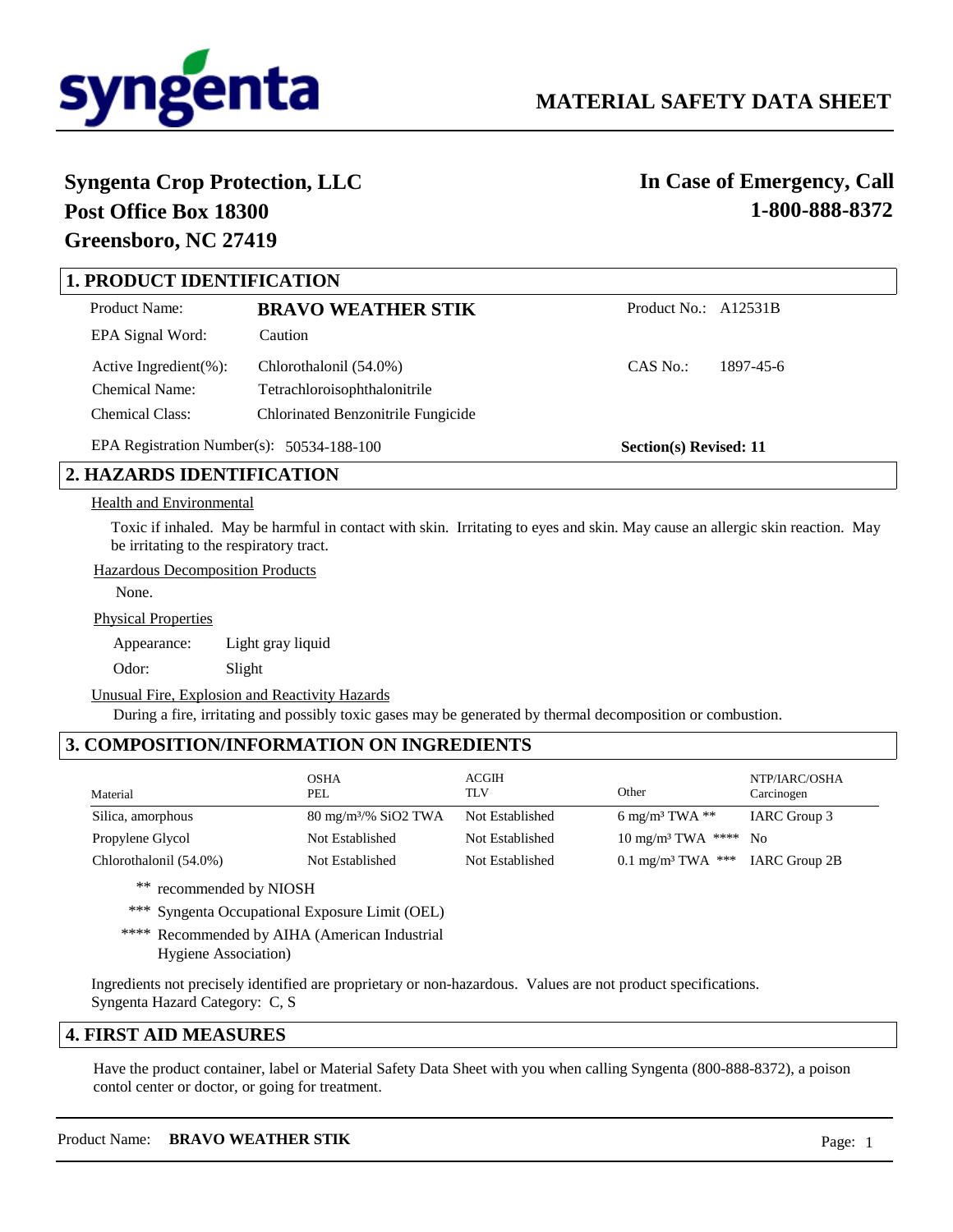| Ingestion:           | If swallowed: Call Syngenta (800-888-8372), a poison control center or doctor immediately for treatment<br>advice. Have the person sip a glass of water if able to swallow. Do not induce vomiting unless told to do so<br>after calling 800-888-8372 or by a poison control center or doctor. Do not give anything by mouth to an<br>unconscious person. |
|----------------------|-----------------------------------------------------------------------------------------------------------------------------------------------------------------------------------------------------------------------------------------------------------------------------------------------------------------------------------------------------------|
| Eye Contact:         | If in eyes: Hold eye open and rinse slowly and gently with water for 15-20 minutes. Remove contact lenses, if<br>present, after 5 minutes, then continue rinsing eye. Call Syngenta (800-888-8372), a poison control center or<br>doctor for treatment advice.                                                                                            |
| <b>Skin Contact:</b> | If on skin or clothing: Take off contaminated clothing. Rinse skin immediately with plenty of water for 15-20<br>minutes. Call Syngenta (800-888-8372), a poison control center or doctor for treatment advice.                                                                                                                                           |
| Inhalation:          | If inhaled: Move person to fresh air. If person is not breathing, call 911 or an ambulance, then give artificial<br>respiration, preferably mouth-to-mouth if possible. Call Syngenta (800-888-8372), a poison control center or<br>doctor for further treatment advice.                                                                                  |

#### Notes to Physician

There is no specific antidote if this product is ingested.

Treat symptomatically.

Persons suffering a temporary allergic reaction may respond to treatment with antihistamines or steroid creams and/or systemic steroids.

Medical Condition Likely to be Aggravated by Exposure

None known.

# **5. FIRE FIGHTING MEASURES**

#### Fire and Explosion

| Flash Point (Test Method):       | Not Applicable        |   |
|----------------------------------|-----------------------|---|
| Flammable Limits (% in Air):     | Lower: Not Applicable | U |
| <b>Autoignition Temperature:</b> | Not Applicable        |   |
| Flammability:                    | Not Applicable        |   |

pper: Not Applicable

#### Unusual Fire, Explosion and Reactivity Hazards

During a fire, irritating and possibly toxic gases may be generated by thermal decomposition or combustion.

#### In Case of Fire

Use dry chemical, foam or CO2 extinguishing media. Wear full protective clothing and self-contained breathing apparatus. Evacuate nonessential personnel from the area to prevent human exposure to fire, smoke, fumes or products of combustion. Prevent use of contaminated buildings, area, and equipment until decontaminated. Water runoff can cause environmental damage. If water is used to fight fire, dike and collect runoff.

# **6. ACCIDENTAL RELEASE MEASURES**

#### In Case of Spill or Leak

Control the spill at its source. Contain the spill to prevent from spreading or contaminating soil or from entering sewage and drainage systems or any body of water. Clean up spills immediately, observing precautions outlined in Section 8. Cover entire spill with absorbing material and place into compatible disposal container. Scrub area with hard water detergent (e.g. commercial products such as Tide, Joy, Spic and Span). Pick up wash liquid with additional absorbent and place into compatible disposal container. Once all material is cleaned up and placed in a disposal container, seal container and arrange for disposition.

## **7. HANDLING AND STORAGE**

Store the material in a well-ventilated, secure area out of reach of children and domestic animals. Do not store food, beverages or tobacco products in the storage area. Prevent eating, drinking, tobacco use, and cosmetic application in areas where there is a potential for exposure to the material. Wash thoroughly with soap and water after handling.

## **8. EXPOSURE CONTROLS/PERSONAL PROTECTION**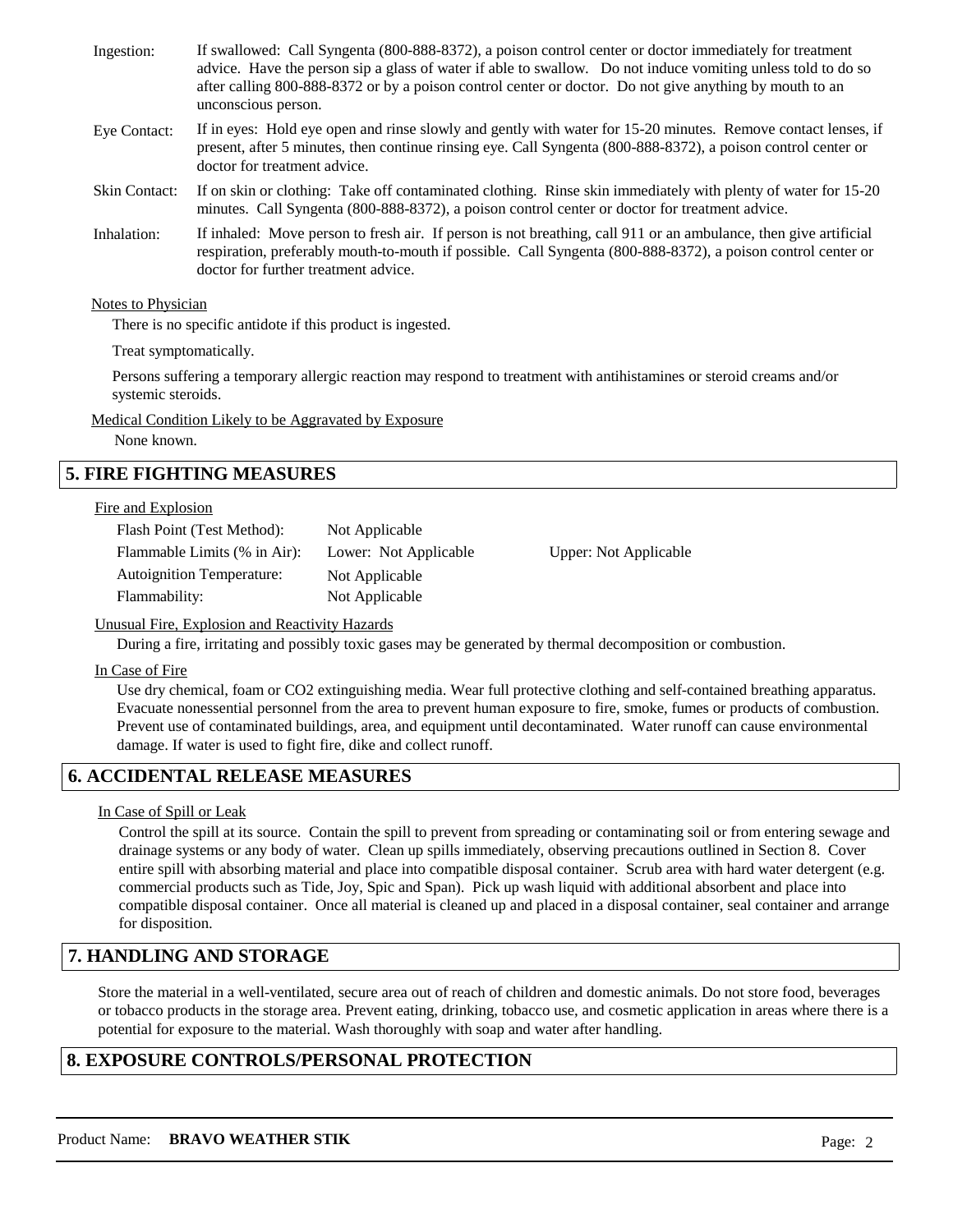#### **THE FOLLOWING RECOMMENDATIONS FOR EXPOSURE CONTROLS/PERSONAL PROTECTION ARE INTENDED FOR THE MANUFACTURE, FORMULATION AND PACKAGING OF THIS PRODUCT.**

#### **FOR COMMERCIAL APPLICATIONS AND/OR ON-FARM APPLICATIONS CONSULT THE PRODUCT LABEL.**

| Ingestion:           | Prevent eating, drinking, tobacco usage and cosmetic application in areas where there is a potential for<br>exposure to the material. Wash thoroughly with soap and water after handling.                                  |
|----------------------|----------------------------------------------------------------------------------------------------------------------------------------------------------------------------------------------------------------------------|
| Eye Contact:         | Where eye contact is likely, use chemical splash goggles. Facilities storing or utilizing this material should be<br>equipped with an eyewash facility and a safety shower.                                                |
| <b>Skin Contact:</b> | Where contact is likely, wear chemical-resistant gloves (such as barrier laminate, butyl rubber, nitrile rubber,<br>neoprene rubber, polyvinyl chloride [PVC] or Viton), coveralls, socks and chemical-resistant footwear. |
| Inhalation:          | A respirator is not normally required when handling this substance. Use effective engineering controls to<br>comply with occupational exposure limits.                                                                     |

In case of emergency spills, use a NIOSH approved respirator with any N, R, P or HE filter.

# **9. PHYSICAL AND CHEMICAL PROPERTIES**

| Appearance:                         | Light gray liquid                               |
|-------------------------------------|-------------------------------------------------|
| Odor:                               | Slight                                          |
| <b>Melting Point:</b>               | Not Applicable                                  |
| <b>Boiling Point:</b>               | 212 °F                                          |
|                                     | Specific Gravity/Density: 1.34 g/ml (water = 1) |
| pH:                                 | $6.5 - 8.5$                                     |
| Solubility in H2O                   |                                                 |
| Chlorothalonil:                     | 0.81 mg/l @ 77°F (25°C)                         |
| <b>Vapor Pressure</b>               |                                                 |
| Chlorothalonil:                     | 5.7 x 10(-7) mmHg @ 77°F (25°C)                 |
| <b>10. STABILITY AND REACTIVITY</b> |                                                 |
| $\mathsf{Stability}$                | Stable under normal use and storage conditions  |

| Stability:                        | Stable under normal use and storage conditions. |
|-----------------------------------|-------------------------------------------------|
| Hazardous Polymerization:         | Material is not known to polymerize.            |
| Conditions to Avoid:              | None known.                                     |
| Materials to Avoid:               | None known.                                     |
| Hazardous Decomposition Products: | None.                                           |

# **11. TOXICOLOGICAL INFORMATION**

|                            | <b>Acute Toxicity/Irritation Studies (Finished Product)</b> |                              |
|----------------------------|-------------------------------------------------------------|------------------------------|
| Ingestion:                 |                                                             |                              |
|                            | Oral (LD50 Rat):                                            | 9000 mg/kg body weight       |
| Dermal:                    |                                                             |                              |
|                            | Dermal (LD50 Rat) :                                         | $> 2000$ mg/kg body weight   |
| Inhalation:                |                                                             |                              |
|                            | Inhalation (LC50 Rat):                                      | $> 0.704$ mg/l air - 4 hours |
| Eye Contact:               | Moderately Irritating (Rabbit)                              |                              |
| <b>Skin Contact:</b>       | Mildly Irritating (Rabbit)                                  |                              |
| <b>Skin Sensitization:</b> | A skin sensitizer.                                          |                              |

# Reproductive/Developmental Effects

Chlorothalonil: Did not show reproductive toxicity effects in animal experiments. Did not show teratogenic effects in animal experiments.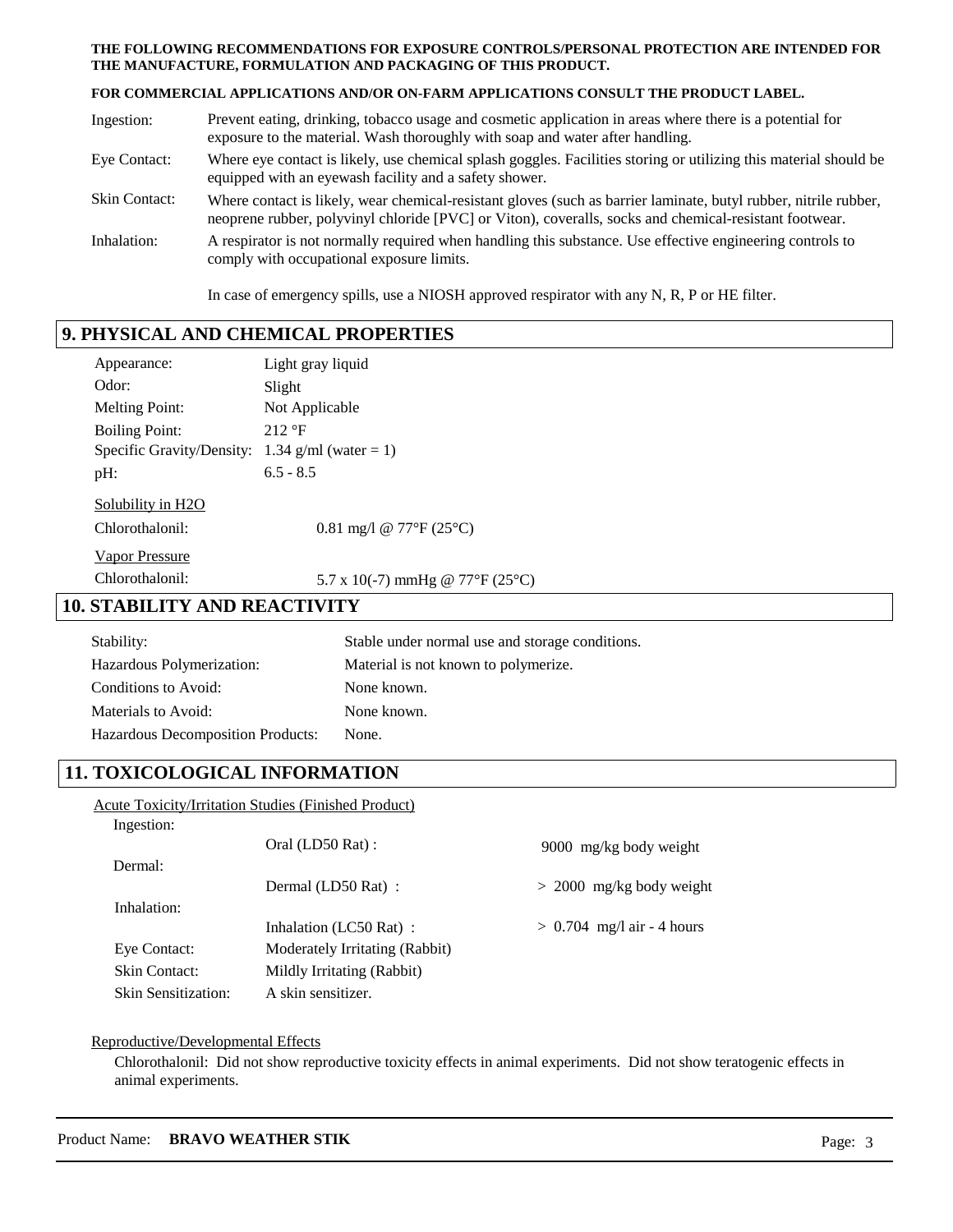#### Chronic/Subchronic Toxicity Studies

Chlorothalonil: In dogs, 1 year administration caused a significant decrease in body weight gain and increases in absolute liver and kidney weights.

Neurotoxicity: No evidence in regulatory studies.

#### **Carcinogenicity**

Chlorothalonil: Chlorothalonil causes kidney tumors in rats and mice via a nongentoxic mode of action secondary to target organ toxicity.

Did not show mutagenic effects in animal experiments.

IARC identifies chlorothalonil as a 2B carcinogen (possibly carcinogenic to humans).

### Other Toxicity Information

Studies on rats and mice have suggested that technical chlorothalonil (97%), when fed at high levels in the diet, may have oncogenic potential to these laboratory animals. However, neither chlorothalonil nor its metabolites interact with DNA and thus are not mutagenic. Tumor formation has been related to a non-genotoxic mechanism of action for which threshold levels have been established in rats and mice. Comprehensive dietary and worker exposure studies have shown exposure levels for humans to be well below these threshold levels. In addition, surveillance of chlorothalonil plant workers for over twenty years has not demonstrated any increase in oncogenic potential to humans.

Additional Toxicity Information:

May cause irritation of the gastrointestinal tract following ingestion of large amounts.

Mildly irritating to skin. Material rarely causes an allergic reaction.

May be irritating to the respiratory tract. This is rarely observed.

Material is not readily absorbed through intact skin.

#### Toxicity of Other Components

#### Propylene Glycol

Test results reported in Section 11 for the final product take into account any acute hazards related to the propylene glycol in the formulation.

Reported to cause central nervous system depression (anesthesia, dizziness, confusion), headache and nausea. Chronic dietary exposure caused kidney and liver injury in experimental animals.

#### Silica, amorphous

Dusts in high concentrations may cause skin, eye and respiratory tract irritation.

#### Target Organs

Active Ingredients Inert Ingredients Chlorothalonil: Lung, eye, kidney Propylene Glycol: CNS, kidney, liver Silica, amorphous: Skin, eye, respiratory tract

## **12. ECOLOGICAL INFORMATION**

#### Ecotoxicity Effects

Chlorothalonil:

Green Algae 5-day EC50 190 ppb Bird (Mallard Duck) LD50 Oral > 4640 mg/kg

Invertebrate (Water Flea) 48-hour EC50 70 ppb

Fish (Rainbow Trout) 96-hour LC50 47 ppb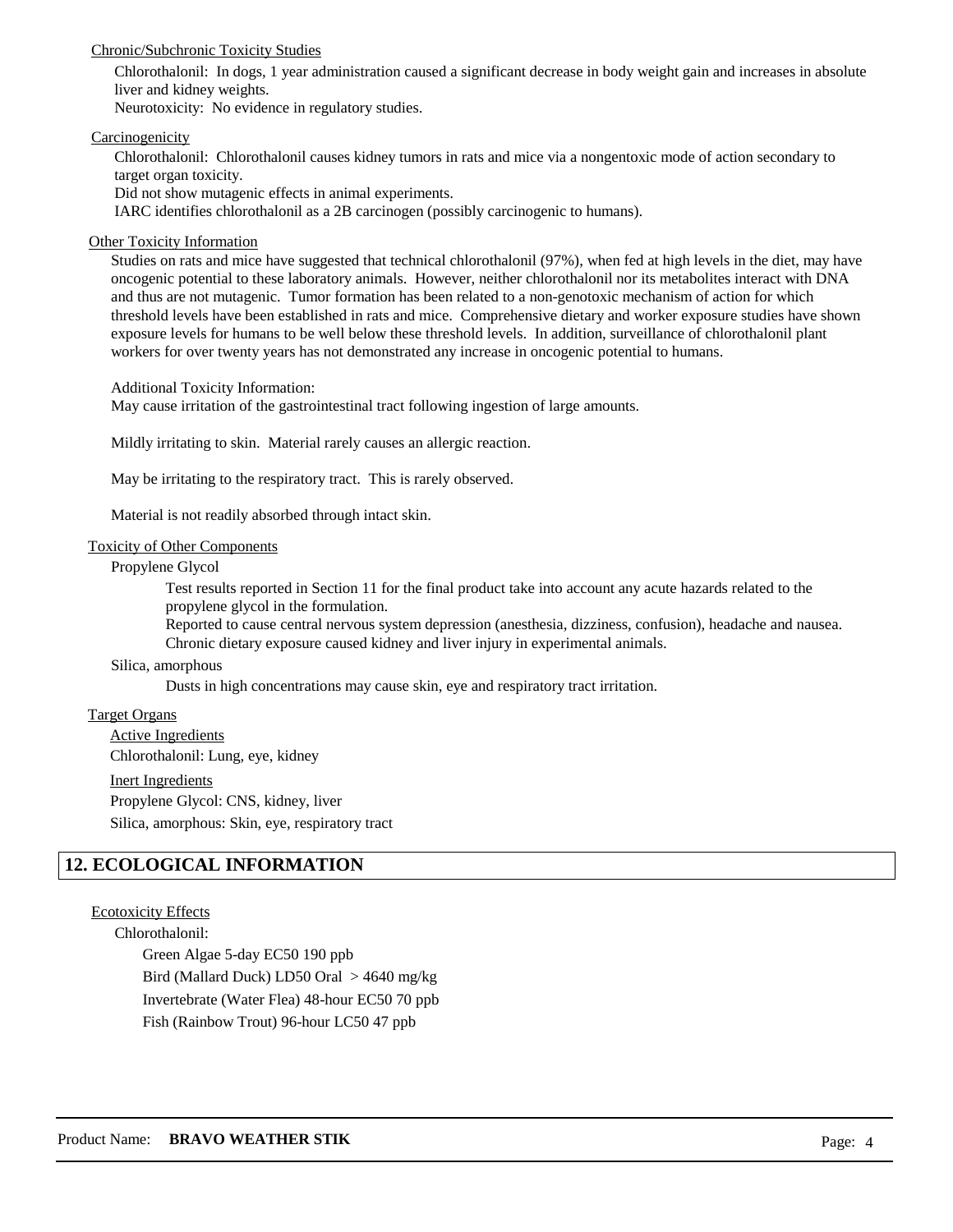#### Environmental Fate

#### Chlorothalonil:

The information presented here is for the active ingredient, chlorothalonil. Low bioaccumulation potential. Not persistent in soil or water. Low mobility in soil. Sinks in water (after 24 h).

### **13. DISPOSAL CONSIDERATIONS**

#### Disposal

Do not reuse product containers. Dispose of product containers, waste containers, and residues according to local, state, and federal health and environmental regulations.

Characteristic Waste: Not Applicable

Listed Waste: Not Applicable

## **14. TRANSPORT INFORMATION**

#### DOT Classification

Ground Transport - NAFTA Non-Bulk: Not regulated. Tank Truck: Proper Shipping Name: Environmentally Hazardous Substance, Liquid, N.O.S. (Chlorothalonil), Marine Pollutant Hazard Class or Division: Class 9 Identification Number: UN 3082 Packing Group: PG III

#### Comments

Water Transport - International Proper Shipping Name: Environmentally Hazardous Substance, Liquid, N.O.S. (Chlorothalonil), Marine Pollutant Hazard Class or Division: Class 9 Identification Number: UN 3082 Packing Group: PG III

Air Transport Proper Shipping Name: Environmentally Hazardous Substance, Liquid, N.O.S. (Chlorothalonil) Hazard Class or Division: Class 9 Identification Number: UN 3082 Packing Group: PG III

# **15. REGULATORY INFORMATION**

| <b>EPCRA SARA Title III Classification</b><br>Section 311/312 Hazard Classes: | Acute Health Hazard<br>Chronic Health Hazard |  |  |
|-------------------------------------------------------------------------------|----------------------------------------------|--|--|
| Section 313 Toxic Chemicals:                                                  | Chlorothalonil (54.0%) (CAS No. 1897-45-6)   |  |  |
| California Proposition 65<br>Not Applicable                                   |                                              |  |  |
| CERCLA/SARA 302 Reportable Quantity (RQ)                                      |                                              |  |  |
| None                                                                          |                                              |  |  |
| RCRA Hazardous Waste Classification (40 CFR 261)<br>Not Applicable            |                                              |  |  |